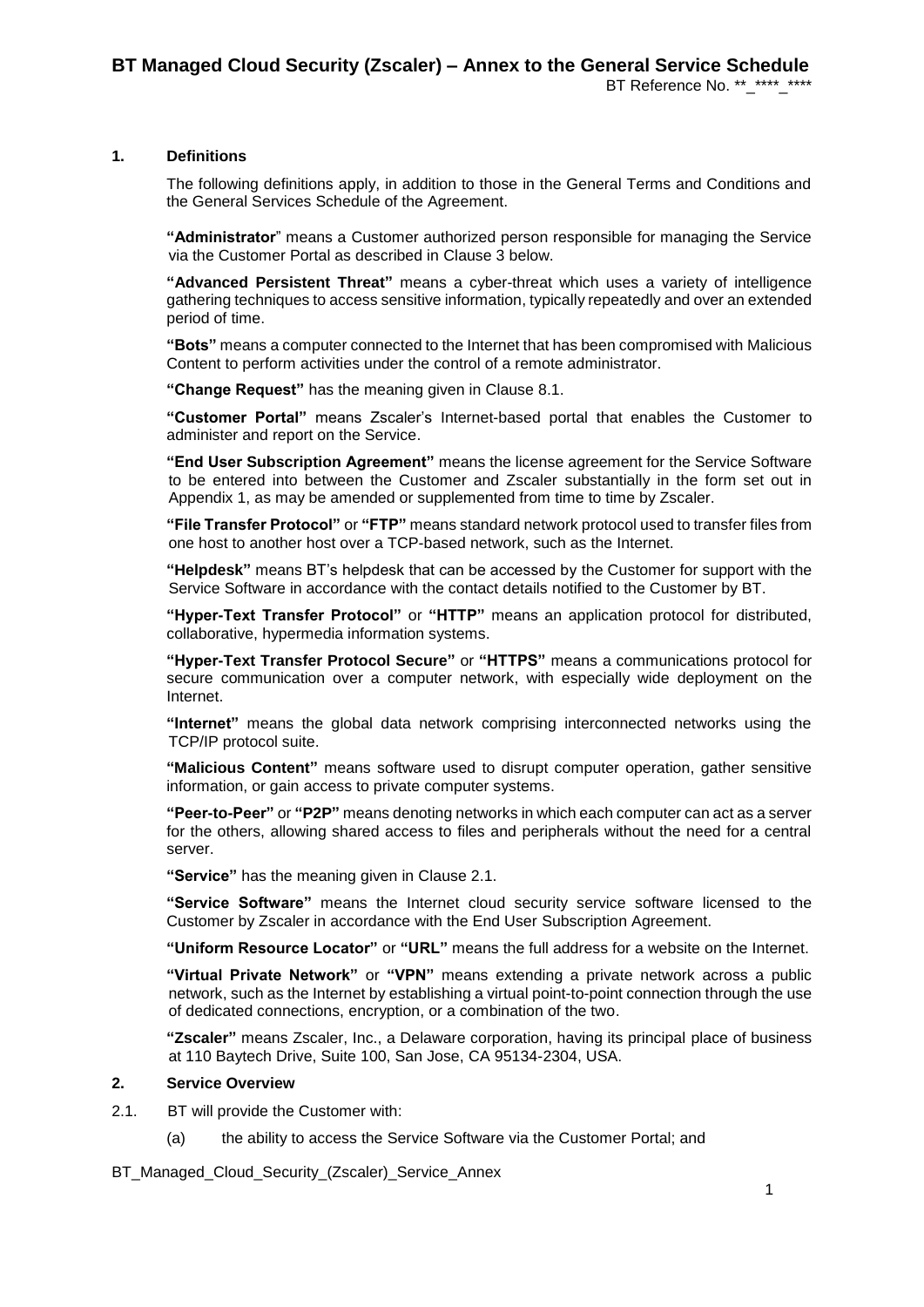- BT Reference No. \*\* \*\*\*\* \*\*\*\*
- (b) Helpdesk support for the Service Software,

# (the "**Service**").

- 2.2. The Service Software will perform any of the following functions selected by the Customer as set out in the Order:
	- (a) URL filtering that permits or denies User access to URL's or categories of URL's;
	- (b) anti-virus services that block web-based file downloads containing viruses;
	- (c) anti-spyware services that detect and stops a wide range of spyware;
	- (d) advanced threat protection that protects Users against previously unidentified threats including Advanced Persistent Threats, Bots, P2P and Malicious Content;
	- (e) web 2.0 control that provides the Customer with granular control over access to webmail, instant messaging services and social network websites;
	- (f) bandwidth control that provides the Customer with control over bandwidth usage and prioritisation and compression of web traffic;
	- (g) web data loss prevention that allows the Customer to inspect all HTTP and HTTPS traffic leaving the Customer's organisation;
	- (h) web access control that allows the Customer to specify which web browsers and versions can be used;
	- (i) encrypted VPN that allows the Customer to forward traffic to the cloud through an encrypted VPN connection; and
	- (j) SSL control that provides the Customer with control and inspection of User encrypted web access.

# <span id="page-1-0"></span>**3. Customer Portal**

- 3.1. BT will provide the Customer with a secure (HTTPS) website and log in details that will enable the Customer to access Zscaler's Customer Portal.
- 3.2. The Customer may allow multiple Administrators to access the Customer Portal. The Customer is required to give each Customer Administrator a unique login and provide full access or read only privileges specific to each. This functionality allows a unique, single super User account that can create multiple Administrators.
- 3.3. The Customer Portal enables the Customer Administrator to:
	- (a) review statistics of all Malware that is stopped and other Internet content that is blocked;
	- (b) create access restrictions and apply these to specific Users or groups of Users;
	- (c) customise browser alert pages seen by Users when web-access is denied;
	- (d) update administration details for real-time email alerts; and
	- (e) configure and schedule automated system auditing and reporting.

# **4. Service Delivery**

- 4.1. BT aims to provide the Service within 10 (ten) Business Days from the date that a correctly completed Order and all technical information reasonably required by BT has been received from the Customer.
- 4.2. BT will notify the Customer that the Service has been enabled, and provide activation support to the Customer. A provisioning email will be sent to the Customer that will explain the necessary technical changes needed to make to use of the Service.
- 4.3. BT will provide Helpdesk support to the Customer, in accordance with information that will be provided during the activation support.
- BT\_Managed\_Cloud\_Security\_(Zscaler)\_Service\_Annex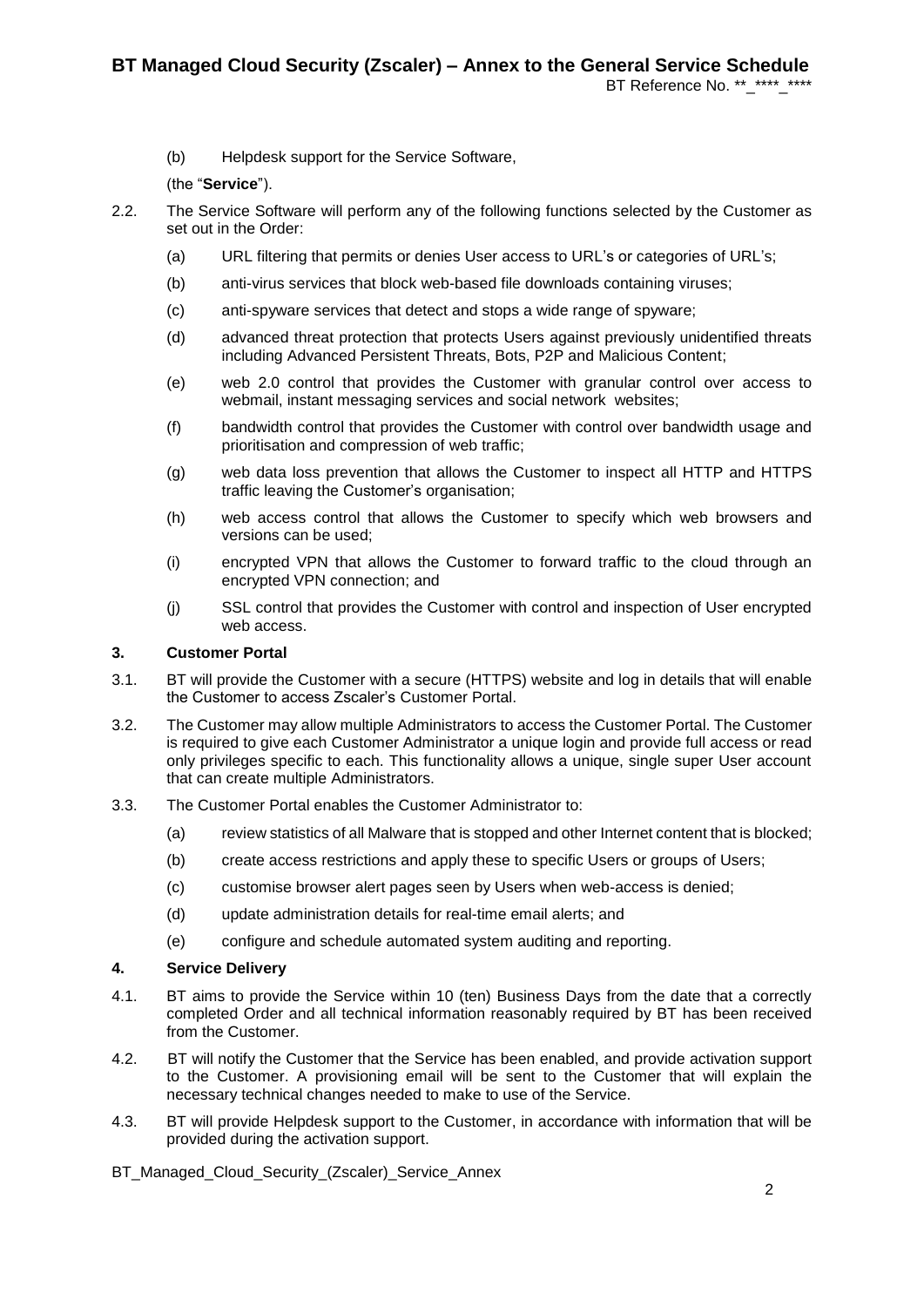# BT Reference No. \*\* \*\*\*\* \*\*\*\*

# **5. BT's Responsibilities**

- 5.1. BT is not an agent or legal representative of Zscaler for any purpose, and has no authority to act for, bind, or commit Zscaler. BT is selling the right for the Customer to order the Service Software directly from Zscaler, at no additional charge other than those Charges payable to BT as set out in this Agreement and the Order.
- 5.2. Liability for the provision of the Service Software and the Customer Portal is governed by the End User Subscription Agreement and the Customer must make any claims relating to the Service Software directly with Zscaler in accordance with the End User Subscription Agreement.
- 5.3. BT is not responsible for any faults with the Service Software or the Customer Portal; or for any losses or liabilities that occur as a result of such faults.
- 5.4. The Service Management Boundary for the Service is the point where the Customer's traffic (inbound or outbound) is presented to any infrastructure owned or controlled by Zscaler. The Service excludes the Customer's Internet transport and end client configuration.

# **6. The Customer's Responsibilities**

The Customer will be responsible for the following:

- 6.1. the provision, maintenance and payment for its access connection to the Internet or any equipment necessary to make such connection.
- 6.2. directing external HTTP, HTTPS and FTP over HTTP requests (including all attachments, macros or executable) through the Service. The configuration settings required to direct this external traffic via the Service are made and maintained by the Customer (with assistance and support from BT as reasonably required) and are dependent on the Customer's technical infrastructure. The Customer should ensure that internal HTTP/HTTPS/FTP over HTTP traffic (eg to the corporate intranet) is not directed via the Service
- 6.3. supplying BT with technical data and any other information BT may reasonably request from time to time to allow BT to supply the Service.
- 6.4. informing BT 14 (fourteen) days in advance and provide details of any changes to the Customer network that may impact the working of the Service. If this information is not provided, BT may be delayed or unable to arrange for any necessary changes to the Service configuration and will have no liability for such delay or failure.
- 6.5. informing BT within 10 (ten) days if the number of Users increases by more than 5% from the number of Users set out on the Order. In these circumstances, or if BT can demonstrate by Web traffic logs that the number of Users exceeds that limit, BT may increase the Charges accordingly.
- 6.6. creating their own login/password combinations for access to the Customer Portal for use by the Customer or its agents. At the Customer's sole discretion, the Customer may assign one (1) login combination to BT personnel. The Customer is responsible for its agents' use of these IDs.
- 6.7. all aspects of security policy configuration, including setting up User Groups. This is done via the Customer Portal. In no event shall BT be liable for any consequences arising from a misspecification of the Customer's security requirements, or from unforeseen consequences of a correctly specified and correctly implemented service configuration.
- 6.8. Before using the Service, agreeing to be bound by the terms of the End User Subscription Agreement . By accepting the terms of the End User Subscription Agreement the Customer hereby acknowledges these conditions and to observe them for any and all use of the Service.
- 6.9. acknowledging that the Service cannot ensure prevention or detection of all threats and unauthorised actions.
- BT\_Managed\_Cloud\_Security\_(Zscaler)\_Service\_Annex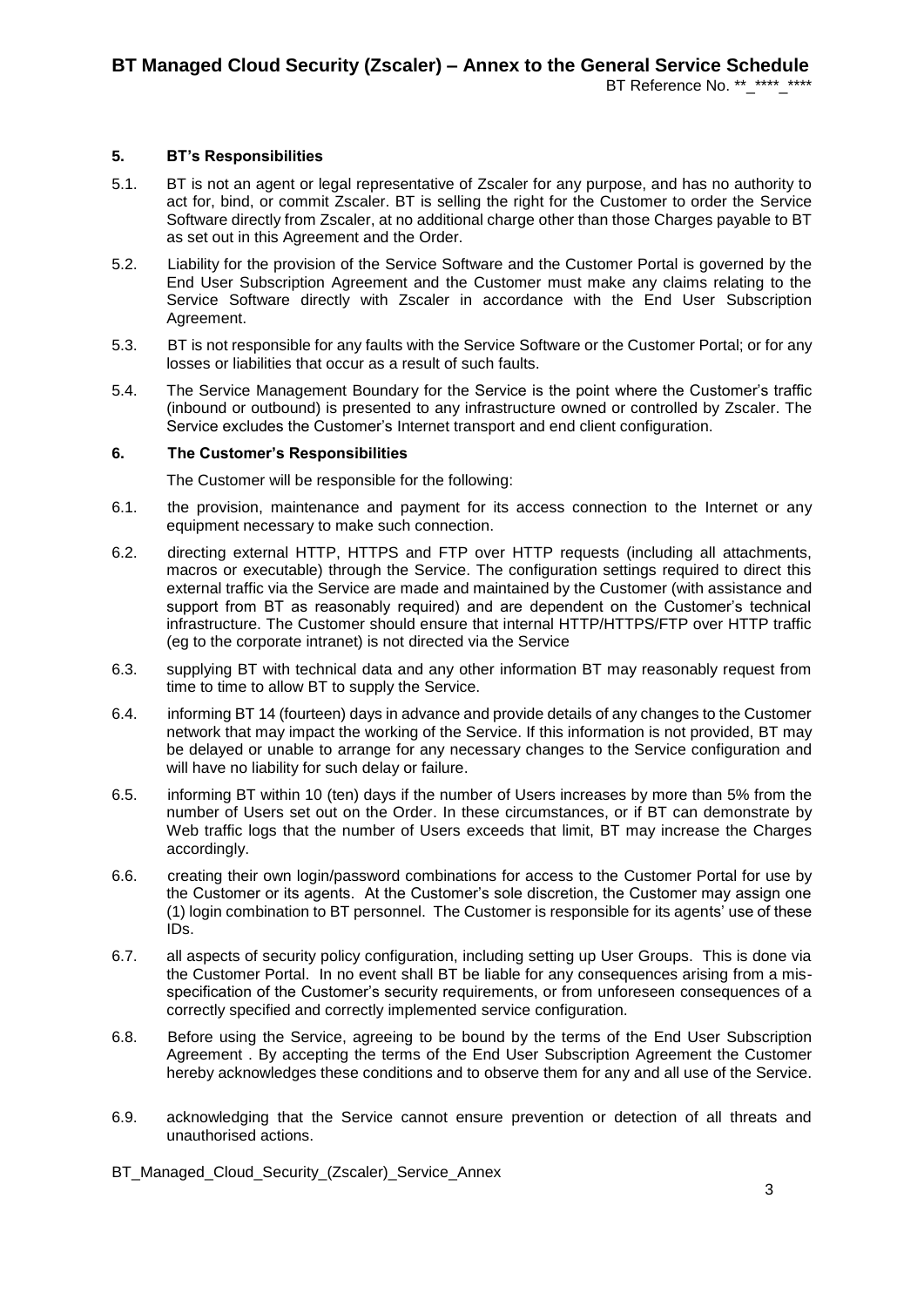# **7. Charges and Payment Terms**

- 7.1. The Customer will pay the Charges in accordance with the General Terms and Conditions of this Agreement.
- 7.2. The Charges for the Service will comprise some or all of the following components, depending on the options selected on the Order.

| Pricing                                        | One-time                                                       | <b>Recurring</b>                                           | <b>Notes</b>                                                                              |
|------------------------------------------------|----------------------------------------------------------------|------------------------------------------------------------|-------------------------------------------------------------------------------------------|
| Component                                      | Charge                                                         | Charge                                                     |                                                                                           |
| <b>Web Security</b>                            | None                                                           | Monthly per                                                | Choice of packages comprising different                                                   |
| Suite                                          |                                                                | User                                                       | features.                                                                                 |
| Web Security                                   | None                                                           | Monthly per                                                | Choice of options offering additional                                                     |
| Add-Ons                                        |                                                                | User                                                       | features.                                                                                 |
| <b>Bandwidth</b>                               | <b>None</b>                                                    | Monthly per                                                | Charges applied according to User                                                         |
| Surcharges                                     |                                                                | User                                                       | populations in some specified countries.                                                  |
| Consulting &<br>Engineering<br><b>Services</b> | Fixed<br>Charges<br>(relating to<br>days support<br>requested) | Monthly<br>Charge as %<br>of other<br>Recurring<br>Charges | Range of Services offered to support<br>Customer, before and after Service<br>initiation. |
| Private<br>Service<br>Options                  | None                                                           | Monthly per<br>item                                        | Options for Customer installation of<br>dedicated service components.                     |

#### **8. Changes to Customer Requirements.**

- <span id="page-3-0"></span>8.1. The Customer may request to (a) add Users to an existing Service, and/or (b) add Service options to the existing Service, which will be agreed by the Parties in an additional Order ("**Change Request**").
- 8.2. If the Change Request is made:
	- (a) more than 60 (sixty) days from the end of the current Minimum Period of Service, the Charges will be increased in accordance with the Change Request; or
	- (b) within 60 (sixty) days or less from the end of the current Minimum Period of Service, the Charges will be increased in accordance with the Change Request and a new Minimum Period of Service will apply as set out in the additional Order.

#### **9. Minimum Period of Service.**

9.1. Unless otherwise agreed on an Order, the Minimum Period of Service will be a one (1) year period beginning on the Operational Service Date.

#### **10. Termination and Early Termination**

- 10.1. In variance to the general terms and conditions of the Agreement, the notice period for termination of the Service shall be thirty (30) days in advance.
- 10.2. In variance to the General Service Schedule, if the Customer terminates the Service before the end of the Minimum Period of Service, then the Customer must pay, by way of compensation, all remaining Monthly Charges for the Service until the end of the Minimum Period of Service.

## **11. Service Levels**

The Service Levels set out in the General Service Schedule do not apply to the Service.

## BT\_Managed\_Cloud\_Security\_(Zscaler)\_Service\_Annex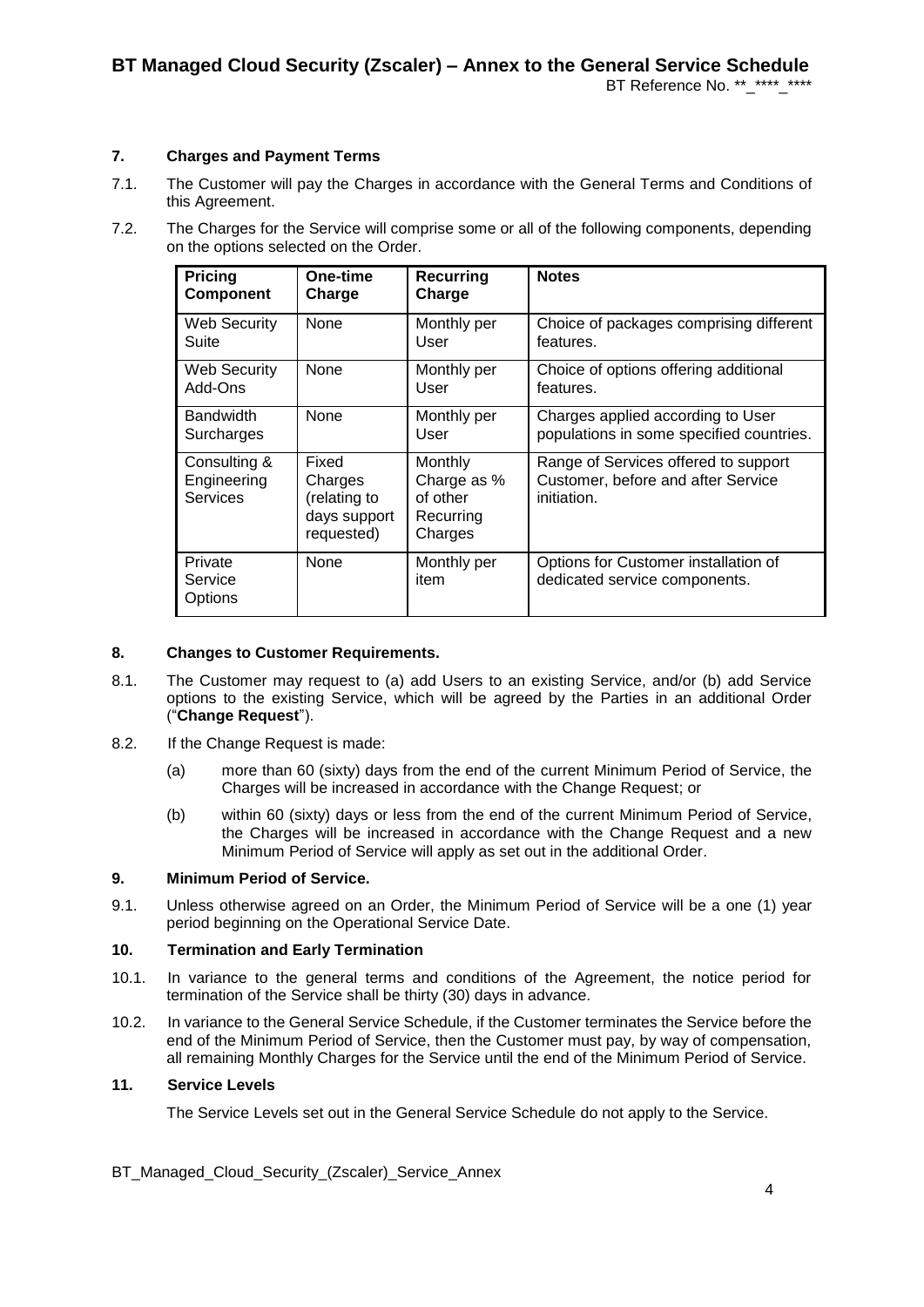## **APPENDIX 1**

#### **END USER SUBSCRIPTION AGREEMENT**

|  |  |  |  |                                                                      | This End User Subscription Agreement ("Agreement") is entered into and effective as of |                                                                                                                           |   |
|--|--|--|--|----------------------------------------------------------------------|----------------------------------------------------------------------------------------|---------------------------------------------------------------------------------------------------------------------------|---|
|  |  |  |  |                                                                      |                                                                                        | 20 ("Effective Date") by and between Zscaler, Inc., a Delaware corporation, having its principal place of business at 110 |   |
|  |  |  |  | Baytech Drive, Suite 100, San Jose, California 95134 ("Zscaler") and |                                                                                        |                                                                                                                           | a |
|  |  |  |  | corporation, having its principal place of business at               |                                                                                        |                                                                                                                           |   |

#### ("**Customer**").

WHEREAS, Customer has ordered one or more Zscaler services (collectively, the "**Services**") from an authorized reseller of Zscaler;

NOW, THEREFORE, for good and valuable consideration, the receipt and sufficiency of which is hereby acknowledged, Zscaler and Customer agree that this Agreement will govern the rights and obligations of Customer and Zscaler with respect to the Services as follows:

## **1. SUBSCRIPTION RIGHT; PROPRIETARY RIGHTS; RESTRICTIONS**

- 1.1. Subscription Grants. Subject to the terms and conditions set forth in this Agreement, Zscaler grants Customer a non-exclusive, non-transferable, non-assignable right to access and use the Service for the purpose, time period, and number of purchased Seats. "**Seat**," as used herein, means a subscription for a specific individual user that accesses the Internet in connection with the Services. Each Seat purchased by Customer may be used only by a single, individual named user, and a Seat may never be shared between or used by more than one individual. A Seat may only be transferred from one individual to another if the original individual is no longer permitted to access, and does no longer access, the Internet in connection with the Services.
- <span id="page-4-0"></span>1.2. Proprietary Rights. Customer acknowledges that in providing the Services, Zscaler utilizes (i) the product names associated with the Service and other trademarks; (ii) certain audio and visual information, documents, software and other works of authorship; and (iii) other technology, software, hardware, products, processes, algorithms, user interfaces, know-how and other trade secrets, techniques, designs, inventions and other tangible or intangible technical material or information (collectively "**Zscaler Technology**"), and that the Zscaler Technology is covered by intellectual property rights owned or licensed by Zscaler ("**Zscaler IP Rights**"). Customer acknowledges and accepts that, as between the parties, all right, title and interest in and to the Service, and all Zscaler IP Rights associated therewith and therein, shall at all times remain vested in Zscaler and its licensors, and other than the right to use expressly granted in this Agreement, Customer shall acquire no other rights, express or implied, in the Services. Other than as expressly set forth in this Agreement, no license or other rights in the Zscaler IP Rights are granted to the Customer and all such rights are hereby expressly reserved by Zscaler.
- <span id="page-4-1"></span>1.3. Restrictions. Customer shall use the Service solely for its internal business purposes and shall only permit access to the Service by its employees, agents and contractors ("**Customer Personnel**") as contemplated by this Agreement. Customer shall not, and shall not permit or encourage Customer Personnel to: (i) modify, copy or make derivative works based on the Zscaler Technology; (ii) disassemble, reverse engineer, or decompile any of the Zscaler Technology; or (iii) create Internet "links" to or from the Service, or "frame" or "mirror" any of Zscaler's content which forms part of the Service (other than on Customers' own internal intranets). Customer agrees to comply with Zscaler's Acceptable Use Policy as published by Zscaler on its website. Without limiting the restrictions set forth in any Acceptable Use Policy, Customer shall not use the Services to: (i) send SPAM or any other form of duplicative and unsolicited messages, other than marketing and promotional messages to Customer's clients and prospective clients as contemplated by the Service; (ii) transmit through or post on the Service unlawful, immoral, libelous, tortious, infringing, or defamatory material; (iii) transmit material containing software viruses or other harmful or deleterious computer code, files, scripts, agents, or programs; (iv) interfere with or disrupt the integrity or performance of the Service or the data contained therein; (v) attempt to gain unauthorized access to the Service, computer systems or networks related to the Service; or (vi) harass or interfere with another user's use and enjoyment of the Service.
- BT\_Managed\_Cloud\_Security\_(Zscaler)\_Service\_Annex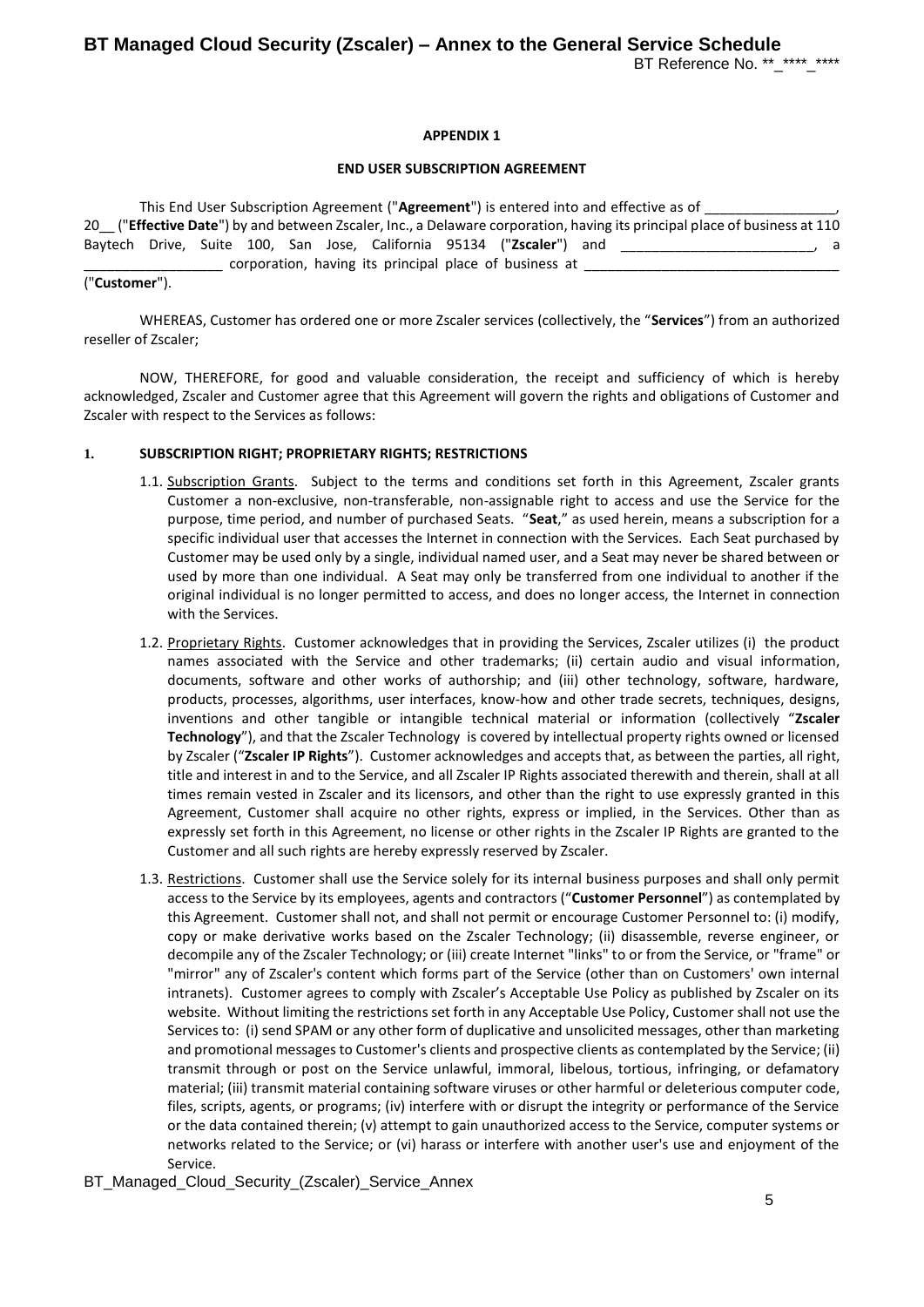# **BT Managed Cloud Security (Zscaler) – Annex to the General Service Schedule** BT Reference No. \*\*\_\*\*\*\*\_\*\*\*\*

- <span id="page-5-0"></span>1.4. Customer Data. Customer grants to Zscaler a non-exclusive, non- transferable subscription to use, reproduce, store, modify, distribute and display the content of all network traffic sent to or received from Customer through use of the Service (the "**Customer Data**"), solely in connection with providing the Service. In the normal provision of the Service, Zscaler will not access, read or copy Customer Data other than by electronic methods and for the purposes of providing the Services. However, Zscaler may utilize the malware, spam, botnets or other information related to the Service for the purpose of: (i) maintaining and improving the Services, (ii) complying with all legal or contractual requirements, (iii) making malicious or unwanted content anonymously available to its licensors for the purpose of further developing and enhancing the Services, and (iv) anonymously aggregating and statistically analyzing the content and (v) other uses related to analysis of the Services. Zscaler shall have the unrestricted right to use or act upon any suggestions, ideas, enhancement requests, feedback, recommendations or other information provided by Customer or any other party relating to the Service, to the extent it does not constitute Confidential Information of Customer.
- <span id="page-5-1"></span>1.5. Customer Responsibilities. Customer agrees to comply with all local, state, national and foreign laws and regulations applicable to its use of the Services. Customer is solely responsible for its activities in using the Services, including without limitation the activities of its employees, contractors and any third parties that Zscaler permits to access the Services on behalf of Customer. Customer will supply Zscaler with all technical data and all other information Zscaler may reasonably request from time to time to allow it to supply the Service to Customer.
- 1.6. Automated Queries. The Zscaler Service is designed to protect Customer's employees as the surf the Internet. The Service must not be used for running automated queries to web services. Such queries must be sent directly. Zscaler reserves the right to block offending source IP addresses in case of misuse.
- 1.7. Excessive Bandwidth Consumption. Zscaler incurs significant bandwidth cost in providing the Service to Customer. If Customer's bandwidth consumption materially increases from the beginning of its subscription over such subscription term (measured on a per-Seat basis); or if the Customer's Bandwidth Consumption per user exceeds one hundred and fifty percent (150%) of the Zscaler cloud average, the Customer agrees to work with Zscaler on a bandwidth reduction plan, or to work with Zscaler to renegotiate pricing for the remaining balance of such subscription term. If Zscaler and Customer are not able to reach a mutually agreeable solution, Zscaler may terminate the remaining subscription term of the Customer without any liability to Customer, except that Zscaler shall refund to Customer a pro-rated amount of the service fees in connection with Customer's subscription for the unused portion (due to Zscaler's termination) of the Customer's subscription term.
- **1.8.** Data Centers Usage. All standard Data Centers are included in the standard subscription rate. Use of "**Premium Data Centers"** as defined herein will require additional Bandwidth Charges. "Premium Data Centers" are those data centers located in Australia, India, South America and South Africa.
- 1.9. Customer Data upon Expiration of the Subscription. Upon expiration of the Services Subscription, Customer understands that all Customer Data, including any summary counter logs will deleted by Zscaler, unless Customer has provided written notification to Zscaler no more than sixty (60 days and no less than thirty (30) days prior to expiration, that Customer requests that Zscaler maintain such Customer Data for an additional thirty (30) days, which is subject to an additional fee.
- 1.10. Customer Logo. Zscaler may use Customer's corporate logo for marketing activities and development of case study and press release.

# <span id="page-5-2"></span>**2. CONFIDENTIALITY**

- 2.1. Confidential Information. As used herein, "**Confidential Information**" means all information of a party ("**Disclosing Party**") which the Disclosing Party designates in writing as being confidential when it discloses such information to the other party ("**Receiving Party**"), including without limitation the terms and conditions of this Agreement, the Zscaler Technology, the Service, business and marketing plans, technology and technical information, product designs, and business processes (whether in tangible or intangible form, in written or in machine readable form, or disclosed orally or visually). Confidential Information shall not include any information that: (i) is or becomes generally known to the public without the Receiving Party's
- BT\_Managed\_Cloud\_Security\_(Zscaler)\_Service\_Annex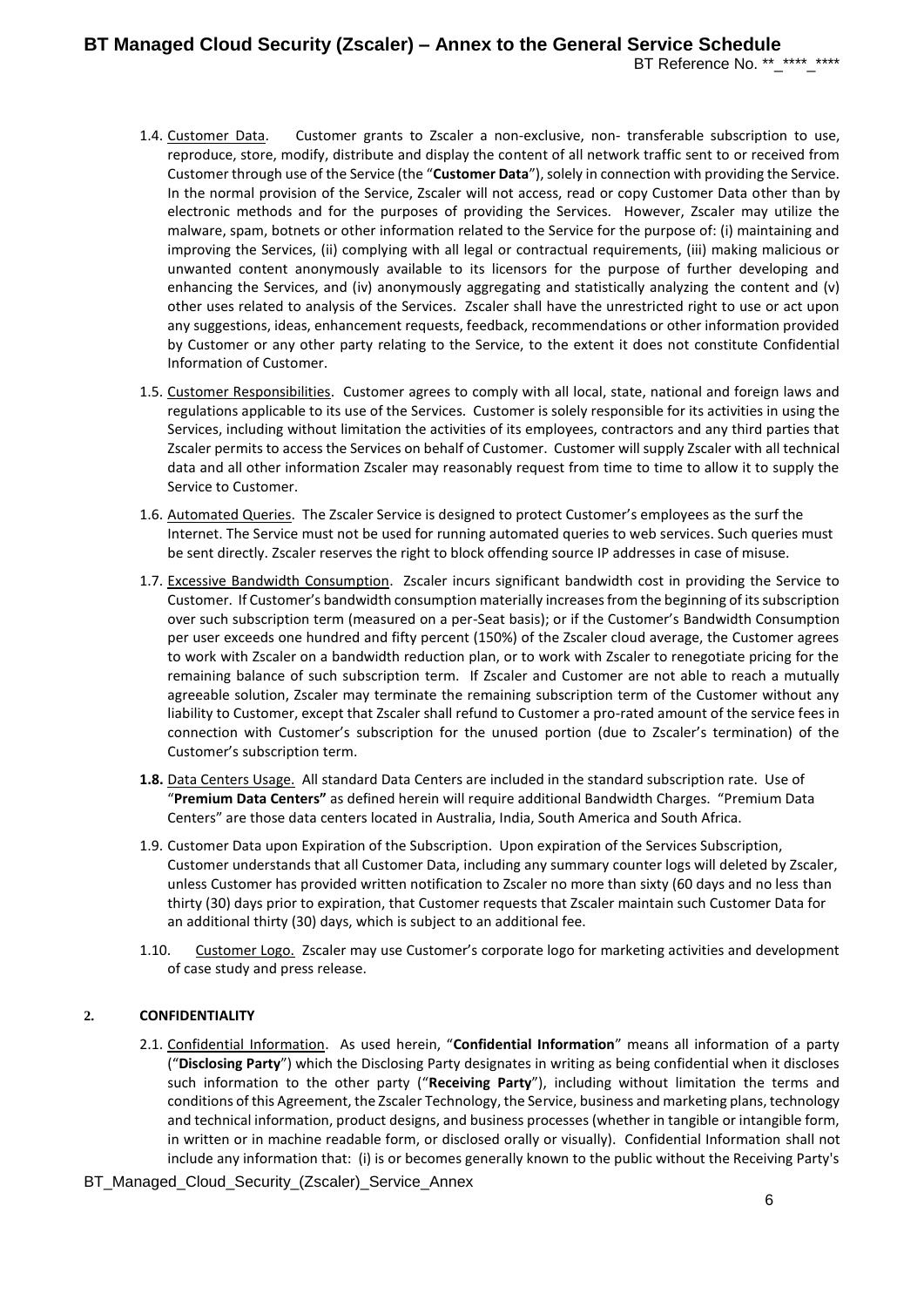breach of any obligation owed to the Disclosing Party; (ii) was independently developed by the Receiving Party without the Receiving Party's breach of any obligation owed to the Disclosing Party; or (iii) is received from a third party who obtained such Confidential Information without any third party's breach of any obligation owed to the Disclosing Party.

2.2. Non-Use and Non-Disclosure. The Receiving Party shall not disclose or use any Confidential Information of the Disclosing Party for any purpose outside the scope of this Agreement, except with the Disclosing Party's prior written permission. Each party agrees to protect the confidentiality of the Confidential Information of the other party in the same manner that it protects the confidentiality of its own proprietary and confidential information of like kind, but in no event shall either party exercise less than reasonable care in protecting such Confidential Information. If the Receiving Party discloses or uses (or threatens to disclose or use) any Confidential Information of the Disclosing Party in breach of this Agreement, the Disclosing Party shall have the right, in addition to any other remedies available to it, to seek injunctive relief to enjoin such acts, it being specifically acknowledged by the parties that any other available remedies are inadequate.

## **3. TERM**

- 3.1. Term. This Agreement will be effective as of the Effective Date and shall continue until the expiration or termination of all Seats granted in accordance with this Agreement.
- 3.2. Termination. Zscaler may terminate the Agreement with written notice (i) if Customer breaches any terms and conditions of this Agreement and does not cure such breach within 30 days of receiving notice from Zscaler of such breach; or (ii) if Customer becomes the subject of a petition in bankruptcy or any proceeding relating to insolvency, receivership, liquidation or assignment for the benefit of creditors.
- <span id="page-6-0"></span>3.3. Survival. The following provisions shall survive the termination or expiration of this Agreement for any reason and shall remain in effect after any such termination or expiration: [1.2,](#page-4-0) [1.3,](#page-4-1) [1.4,](#page-5-0) [1.5,](#page-5-1) [2,](#page-5-2) [3.3,](#page-6-0) [4.2,](#page-6-1) [4.3](#page-6-2) an[d 5.](#page-6-3)

**4. LIMITED WARRANTY; LIMITATION OF LIABILITY**

- 4.1. Limited Warranty. Zscaler grants Customer the service level warranties set forth in Exhibit A attached hereto ("**Service Level Warranties**"), subject to the terms and conditions set forth therein.
- <span id="page-6-1"></span>4.2. Disclaimer of Warranties. EXCEPT AS OTHERWISE PROVIDED HEREIN, ANY SERVICES PROVIDED BY ZSCALER EITHER DIRECTLY OR INDIRECTLY ARE PROVIDED "AS IS", WITHOUT WARRANTY OF ANY KIND TO CUSTOMER OR ANY THIRD PARTY INCLUDING, BUT NOT LIMITED TO, ANY EXPRESS OR IMPLIED WARRANTIES OF MERCHANTABILITY, FITNESS FOR A PARTICULAR PURPOSE, EFFORT TO ACHIEVE PURPOSE, QUALITY, ACCURACY, NON-INFRINGEMENT, AND QUIET ENJOYMENT.
- <span id="page-6-2"></span>4.3. Limitation of Liability. EXCEPT FOR BREACHES OF CONFIDENTIAL INFORMATION, IN NO EVENT SHALL EITHER PARTY HAVE ANY LIABILITY FOR ANY INDIRECT, SPECIAL, INCIDENTAL, PUNITIVE, OR CONSEQUENTIAL DAMAGES, OR ANY LOST PROFITS, LOSS OF DATA, LOSS OF USE, COSTS OF PROCUREMENT OF SUBSTITUTE GOODS OR SERVICES, HOWEVER CAUSED, WHETHER IN CONTRACT, TORT (INCLUDING NEGLIGENCE) OR UNDER ANY OTHER THEORY OF LIABILITY AND WHETHER OR NOT SUCH PARTY HAS BEEN ADVISED OF THE POSSIBILITY OF SUCH DAMAGE. EXCEPT FOR BREACHES OF CONFIDENTIAL INFORMATION AND CUSTOMER PAYMENT OBLIGATIONS TO ZSCALER, IN NO EVENT SHALL EITHER PARTY'S AGGREGATE LIABILITY ARISING OUT OF OR RELATED TO THIS AGREEMENT OR THE USE OF THE SERVICE, WHETHER IN CONTRACT, TORT (INCLUDING NEGLIGENCE) OR OTHERWISE, EXCEED THE AMOUNTS ACTUALLY PAID OR DUE BY CUSTOMER IN RESPECT OF THE APPLICABLE ZSCALER SERVICES MADE AVAILABLE TO CUSTOMER OVER THE 12 MONTHS IMMEDIATELY PRECEDING THE EVENT GIVING RISE TO THE LIABILITY.

# <span id="page-6-3"></span>**5. GENERAL**

5.1. Export Control. Zscaler provides services and uses software and technology that may be subject to the United States export control administered by the U.S. Department of Commerce, the United States Department of Treasury office of Foreign Assets Control, and other U.S. agencies and the export control regulations of Switzerland and the European Union. Customer acknowledges and agrees that the Services shall not be used, and none of the underlying information, software, or technology may be transferred or otherwise exported or re-exported to countries as to which the U.S., Switzerland and/or the European Union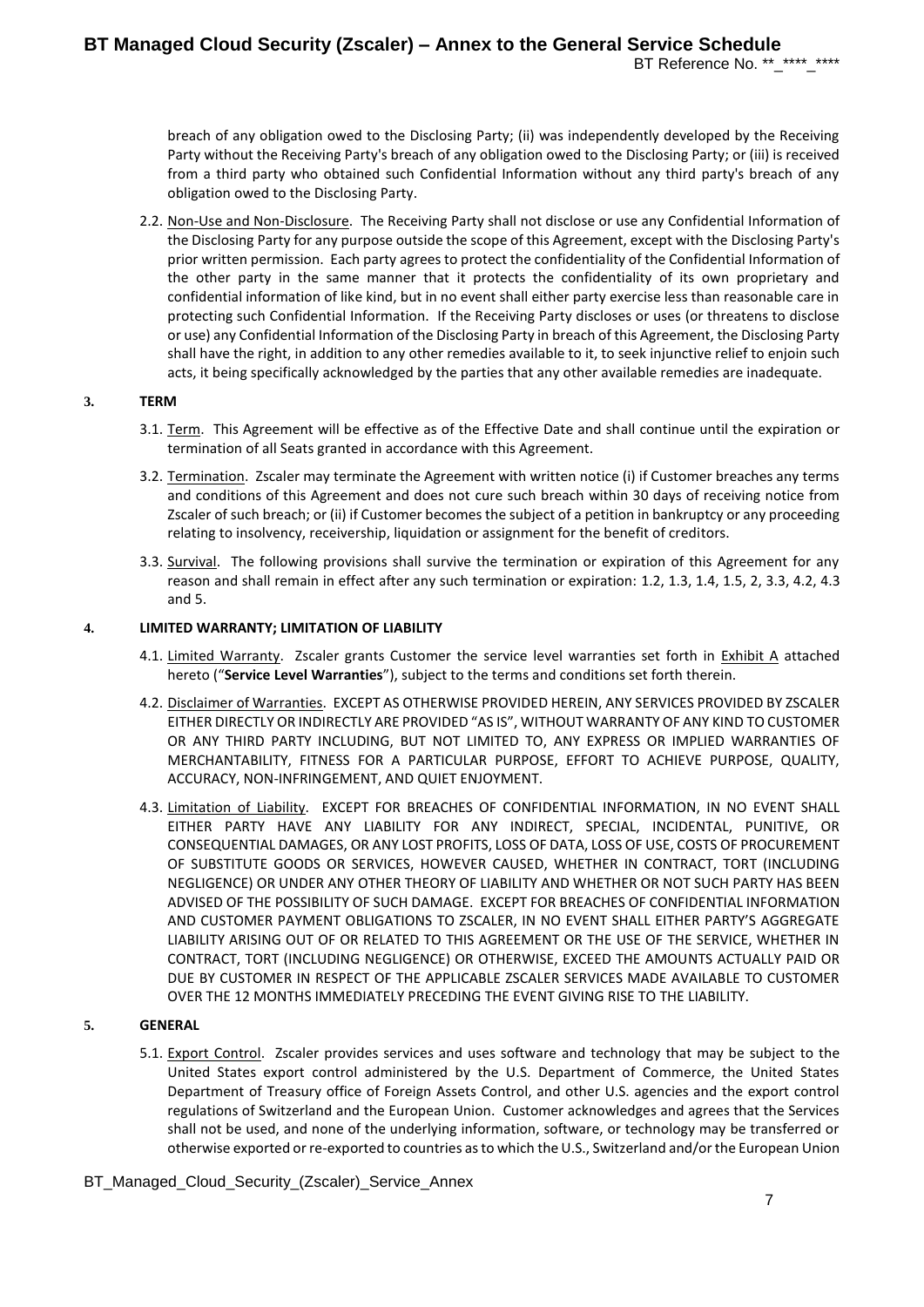maintains an embargo (collectively "**Embargoed Countries**"), or to or by a national or resident thereof, or any person or entity on the U.S. Department of Treasury's List of specially Designated Nationals or the U.S. Department of Commerce's Table of Denial Orders (collectively "**Designated Nationals**"). The lists of Embargoed Countries and Designated Nationals are subject to change without notice. By using the Service, you represent and warrant that you are not located in, under the control of, or a national or resident of an Embargoed Country or Designated National. Customer agrees to comply with all U.S., Swiss and European Union export laws and assume sole responsibility for obtaining licenses to export or re-export as may be required. The Service may use encryption technology that is subject to licensing requirements under the U.S. Export Admin. Regulations 15 D.F.R. parts 730-774 and Council Regulation (EC) No. 1334/2000. Zscaler makes no representations that the Service is appropriate or available for use in other location. If Customer uses the Service from outside the U.S., Switzerland and/or the European Union, Customer is solely responsible for compliance with all applicable laws, including without limitation export and import regulations of other countries.

- 5.2. Notice. All notices under this Agreement shall be in writing and shall be delivered to the addresses notified by the parties to each other by a means evidenced by a delivery receipt, by facsimile or by email. Notice shall be deemed to have been given upon: (i) personal delivery; (ii) the second business day after delivery receipt; (iii) 48 hours after sending by confirmed facsimile; or (iv) 48 hours after sending by email. Notices to Zscaler shall be addressed to its then current corporate headquarters to the attention of its CFO, with a copy to its General Counsel. Notwithstanding anything herein to the contrary, in the case of free trials, notification of termination may be provided through the Service or verbally (in addition to the other ways set forth in this Section); additionally, Zscaler may terminate a free account (e.g. evaluation) at any time in its sole discretion.
- 5.3. Severability. If any provision of this Agreement is held by a court or arbitrator of competent jurisdiction to be contrary to law, the provision shall be changed by the court or by the arbitrator and interpreted so as best to accomplish the objectives of the original provision to the fullest extent permitted by law, and the remaining provisions of this Agreement shall remain in effect, unless the modification or severance of any provision has a material adverse effect on a party, in which case such party may terminate this Agreement by notice to the other party.
- 5.4. Assignment. Neither party may assign any of its rights or obligations hereunder, whether by operation of law or otherwise, without the prior express written consent of the other party. Notwithstanding the foregoing either party may assign this Agreement without consent of the other party in connection with a merger, acquisition, corporate reorganization, or sale of all or substantially all of its assets which does not involve a direct competitor of the other party. Any attempt by a party to assign its rights or obligations under this Agreement in breach of this Agreement shall be void and of no effect. This Agreement shall be governed exclusively by, and construed exclusively in accordance with, the laws of the United States and the State of California, without regard to its conflicts of law provisions.
- 5.5. Force Majeure. Zscaler shall have no liability for any breach of this Agreement, including without limitation breach of any Service Level Warranties, that is due in whole or in part to the inability to provide service to Customer as a result of (i) an event of Force Majeure; (ii) acts or omissions by Customer or its staff, officers, agents, or contractors that are in contravention of this Agreement (e.g. deliberate self-infliction, including deliberate downloading of viruses); or (iii) acts or omissions of any third parties. For purposes of this Agreement, "**Force Majeure**" shall mean any delay, failure in performance, loss or damage due to: fire, explosion, power blackout, earthquake, flood, severe storms, strike, embargo, labor disputes, acts of civil or military authority, war, terrorism, acts of God, acts or omissions of internet traffic carriers (or other problems inherent in the use of the internet or electronic communications), acts or omissions of regulatory or governmental agencies, or other such causes beyond either party's reasonable control.
- 5.6. Entire Agreement. This Agreement constitutes the entire agreement between the parties as to its subject matter, and supersedes all previous and contemporaneous agreements, proposals or representations, written or oral, concerning the subject matter of this Agreement. No modification, amendment, or waiver of any provision of this Agreement shall be effective unless in writing and signed by the party against whom the modification, amendment, or waiver is to be asserted. The terms and conditions stated in this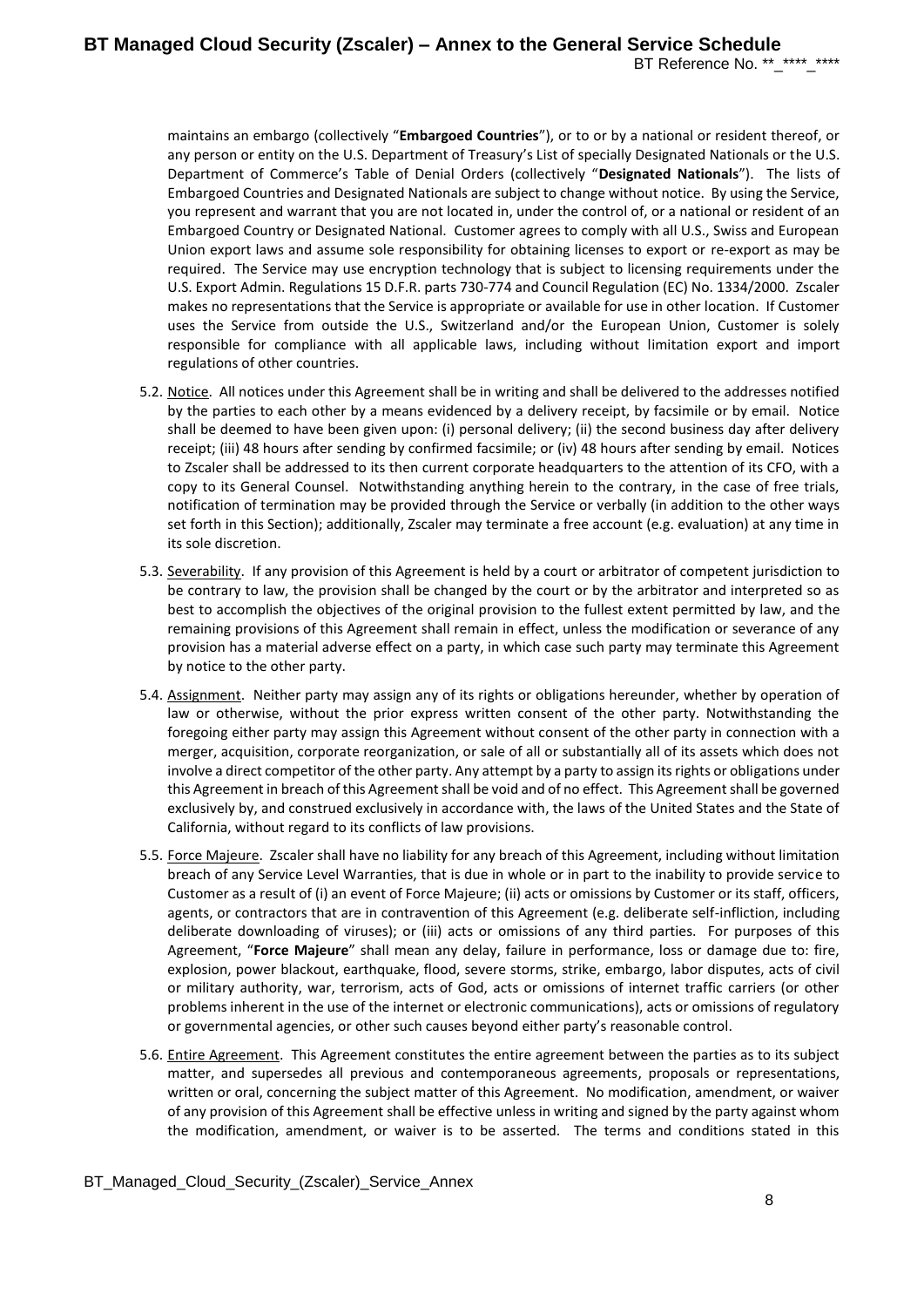# **BT Managed Cloud Security (Zscaler) – Annex to the General Service Schedule** BT Reference No. \*\*\_\*\*\*\*\_\*\*\*\*

Agreement supersede any different terms and conditions contained in any online "click-through" end user subscription agreement entered into between the parties.

| ZSCALER, INC. | <b>CUSTOMER</b> |
|---------------|-----------------|
|               | By:             |
|               | Print Name:     |
|               | Title:          |
|               | Date:           |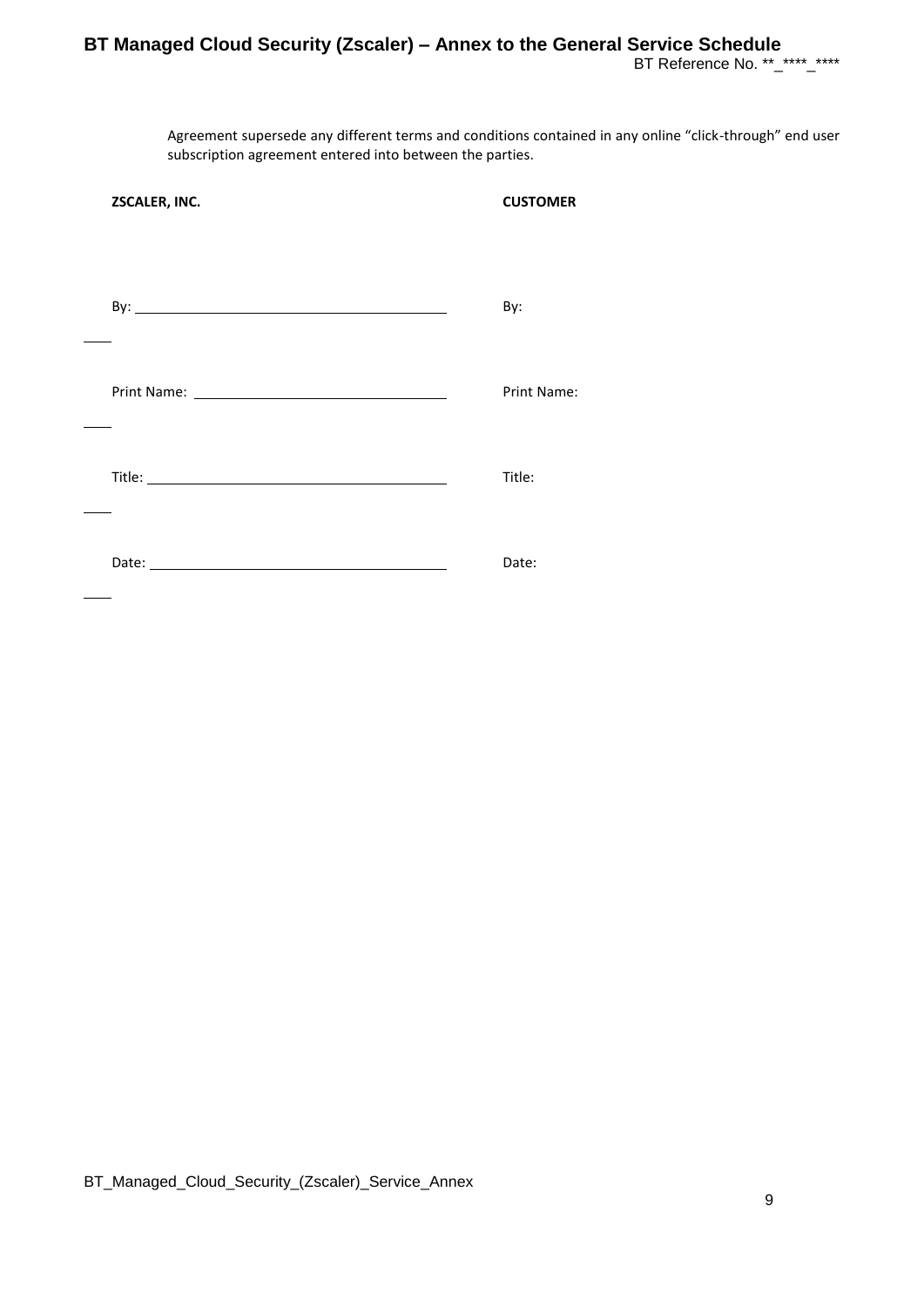## **EXHIBIT A**

# **SERVICE LEVEL WARRANTY**

#### **6. General.**

6.1. In order for a particular Service Level Warranty to apply, Customer must subscribe to the service that provides such Service Level Warranty (e.g., email warranties only apply to customers that subscribe to email services). For any of the virus and/or spam Service Level Warranties to apply, Customer must utilize the Services in accordance with the recommended anti-spam and anti-virus settings. For any of the availability Service Level Warranties to apply, Customer's network must be properly configured on a 24X7X365 basis in a manner that allows Customer to take advantage of Zscaler's redundant global infrastructure that is made available as part of the Services and the applicable service or functionality must be unavailable to at least ten percent (10%) of Customer's total Seats. For any of the capture rate Service Level Warranties to apply, the Customer's systems are deemed to be infected if a Known Virus contained in a web / email transaction received through the Service has been activated within the Customer's systems, either automatically or with manual intervention. In the event that Zscaler detects but does not stop a Known Virus as part of a web / email transaction through the Service, Zscaler will promptly notify the Customer, providing sufficient information to enable the Customer to identify and delete the item. If such notification results in a prevention of infection, the remedy set out for the capture rate Service Level Warranties shall not apply. Failure of Customer to promptly act on such information will invalidate the capture rate Service Level Warranties set forth herein. The Service will scan as much of the traffic downloaded as technically possible. It may not be possible to scan items that are encrypted, encapsulated, tunneled, compressed, modified from their original form for distribution, has product license protection, or under the direct control of the sender (e.g. password protected and/or encrypted items). Such items and/or attachments are excluded from the capture rate Service Level Warranties set forth herein. The remedy set forth herein for each Service Level Warranty shall be Customer's sole and exclusive remedy, and Zscaler's sole and exclusive liability, for any breach of such Service Level Warranty. Notwithstanding anything set forth herein or in the Agreement, the maximum cumulative liability of Zscaler for all Service Level Warranties in any calendar month shall be no more than one month in aggregate of additional Zscaler Services.

#### **7. Network Availability.**

7.1. Zscaler warrants that the Zscaler Network will be available to accept the Customer's outbound web requests 100% of the total hours during every month Customer uses the Services ("**Zscaler Availability Warranty**"). Network Availability is computed as a ratio of the number of transactions processed by Zscaler in any calendar month, to the number of transactions that can be legitimately expected to be processed by Zscaler. Failure to meet the Zscaler Availability Warranty results in:

| Web Requests Processed &    | <b>Additional Month of Zscaler</b> |  |  |
|-----------------------------|------------------------------------|--|--|
| Delivered During a Month by | Services Provided at No            |  |  |
| <b>Zscaler Network</b>      | Charge                             |  |  |
| < 100% but >= 99.999%       | 0%                                 |  |  |
| <99.999% but >= 99.99       | 10%                                |  |  |
| < 99.99% but >= 99%         | 25%                                |  |  |
| $<$ 99% but >= 98%          | 50%                                |  |  |
| $<$ 98%                     | 100%                               |  |  |

#### **3. Latency**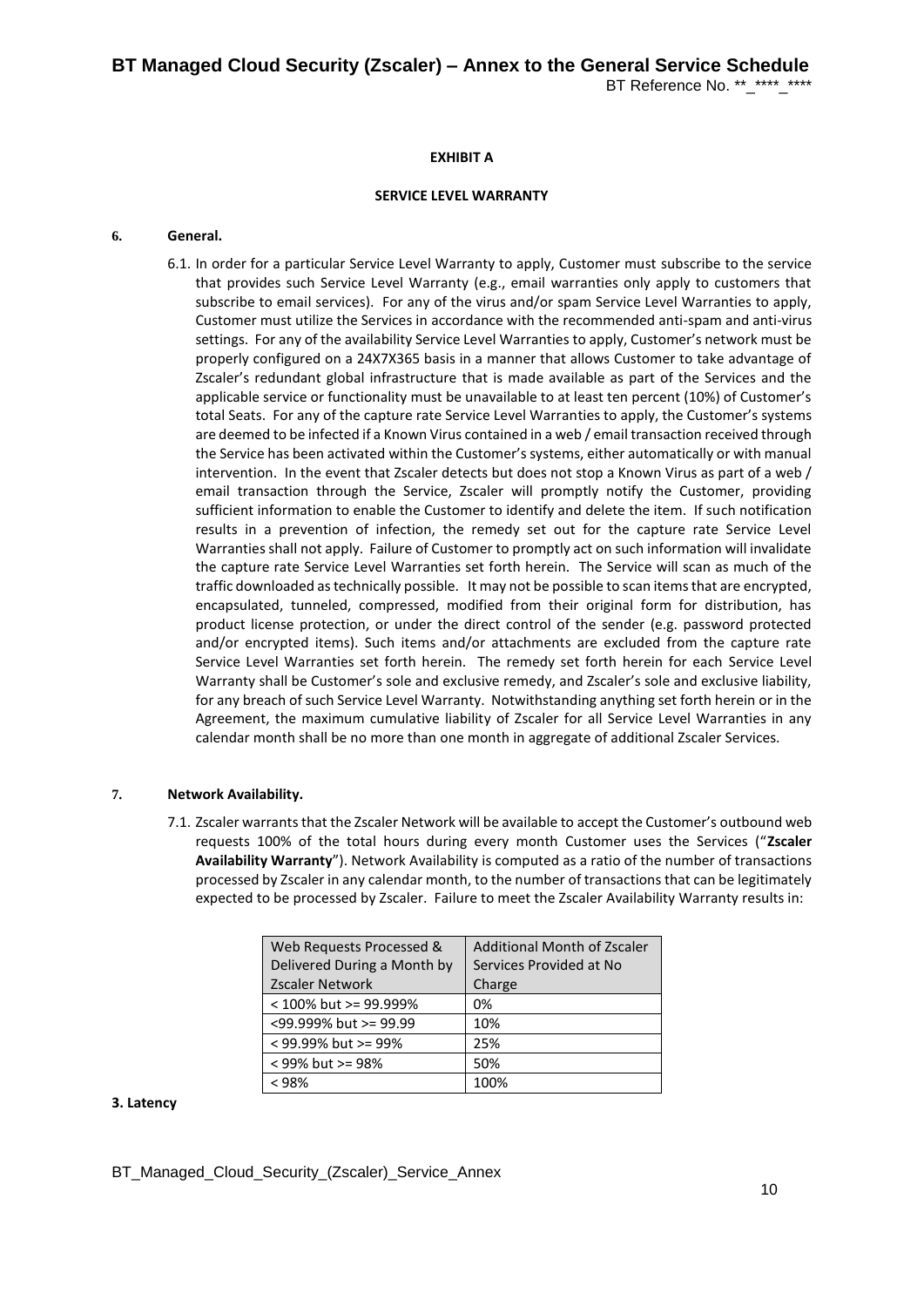3.1. Vendor will process and deliver content of End User's transactions with an average latency over a calendar month of 100 millisecond or less (the "Vendor Latency SLA") for the 95<sup>th</sup> percentile of traffic; such SLA is only applicable to qualified web transactions which meet the following criteria:

- a) Less than 1 MB HTTP GET request and response.
- b) Not SSL-intercepted
- c) Not related to streaming applications.
- d) Not subject to bandwidth management rules (QoS enforcement).
- e) A reasonable level of service consumption on a per user basis (not more than 2,000 transactions per user per day)

The processing and delivering of content is measured from when the Vendor proxy receives the content to the point when the Vendor proxy attempts to transmit the content. Failure to meet the Vendor Latency SLA results in:

| Percentile qualified web transactions with | <b>Additional Month of Zscaler Service</b> |  |
|--------------------------------------------|--------------------------------------------|--|
| average latency less than 100 milliseconds | <b>Provided at No Charge</b>               |  |
| $<$ 100 % but >= 95 %                      | 0 %                                        |  |
| $<$ 95 % but >= 94 %                       | 25%                                        |  |
| $<$ 94 % but >= 90 %                       | 50%                                        |  |
| < 90%                                      | 100%                                       |  |

#### **8. Web Transaction Virus Capture.**

8.1. Zscaler warrants it will capture 100% of all Known Viruses transmitted through web transactions (the "**Virus Capture Rate Warranty**"). Virus capture rate is calculated by dividing the virus infected web transactions blocked or quarantined by total virus-infected web transactions received by Zscaler on behalf of Customer. "**Known Virus**" means a virus for which, at the time of receipt of content by Zscaler: (i) a signature has already been made publicly available for a minimum of one (1) hour for configuration by Zscaler's third party commercial scanner; and (ii) is included in the "Wild List" held at http://www.wildlist.org and identified as being "In the Wild" by a minimum of two Wild List participants. Failure to meet the Virus Capture Rate Warranty results in:

| Virus Capture Rate | Additional Month of Zscaler |
|--------------------|-----------------------------|
|                    | Services Provided at No     |
|                    | Charge                      |
| < 100% but >= 99%  | 25%                         |
| $<$ 99% but >= 98% | 50%                         |
| < ዓጸ%              | 100%                        |

#### **9. Email Availability.**

9.1. Zscaler warrants that the Zscaler Email Service will be available to accept the Customer's inbound and outbound email requests 100% of the total hours during every month (the "**Zscaler Email Availability Warranty**"). Failure to meet the Zscaler Email Availability Warranty results in:

| Percent of Time Zscaler Email<br>Service is Available to<br>Process & Deliver Emails<br>during a Month | Additional Month of Zscaler<br>Services Provided at No<br>Charge |  |
|--------------------------------------------------------------------------------------------------------|------------------------------------------------------------------|--|
| < 100% but >= 99.999%                                                                                  | 0%                                                               |  |
| <99.999% but >= 99.99%                                                                                 | 10%                                                              |  |
| $<$ 99.99% but >= 99%                                                                                  | 25%                                                              |  |

BT\_Managed\_Cloud\_Security\_(Zscaler)\_Service\_Annex